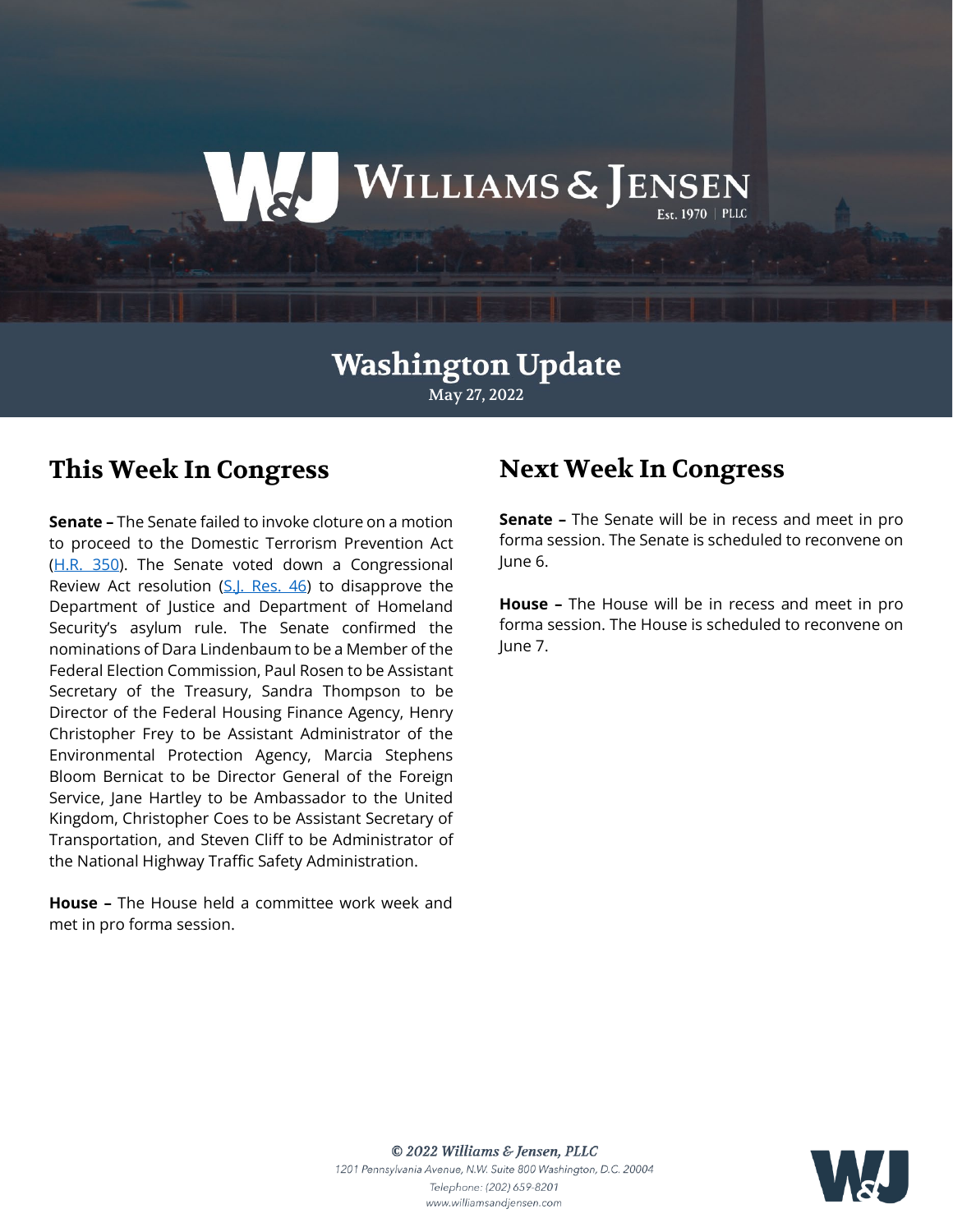

# **TAX**

#### **Senate HELP Committee Releases Discussion Draft of Retirement Legislation**

*Key Points:* 

- *The Senate HELP Committee released a discussion draft of retirement legislation which is likely to be paired with the SECURE Act 2.0.*
- *The Senate Finance Committee is likely to take action on the SECURE Act 2.0 in the coming work period.*

On Thursday, the Senate Health, Education, Labor and Pensions (HELP) Committee released a discussion [draft](https://www.help.senate.gov/download/052622_-help-retirement-discussion-draft) of the Retirement Improvement and Savings Enhancement to Supplement Healthy Investments for the Nest Egg (RISE & SHINE) Act. Chairwoman Murray (D-WA) and Ranking Member Burr (R-NC) also released a section-by-section summary of the discussion [draft.](https://www.help.senate.gov/download/052622-retirement-bill_section-by-section-summary) The Chairwoman and Ranking Member worked in bipartisan fashion with their colleagues on the Senate HELP Committee following a hearing earlier this year to develop the discussion draft to help bolster American's retirement security. The legislation:

- **Increases the dollar limit for mandatory distributions from workplace retirement** plan into an IRA.
- Enables 403(b) retirement plans to participate in multiple employer plans (MEPs) and pooled employer plans (PEPs).
- Requires the DOL, Treasury, and the PBGC to review reporting and disclosure requirements for retirement plans.
- Removes the requirement for employers to provide certain notices to employees who have not elected to participate in a workplace retirement plan, such as a 401(k).
- Reduces the requirement for part-time workers to participate in an employers' retirement savings plan from three years of service with the employer to two years.
- Provides employers the option to offer pension-linked emergency savings accounts.

The package builds off legislation in the House of Representative—the "Securing a Strong Retirement Act of 2021" (SECURE Act 2.0) [\(H.R. 2954\)](https://www.congress.gov/bill/117th-congress/house-bill/2954/text), and the "Retirement Improvement and Savings Enhancement Act" (RISE Act) ( $H.R. 5891$ )—as well as the "Retirement Security & Savings Act" [\(S. 1770\)](https://www.congress.gov/bill/117th-congress/senate-bill/1770/all-info) introduced by Senators Cardin (D-MD) and Portman (R-OH). The

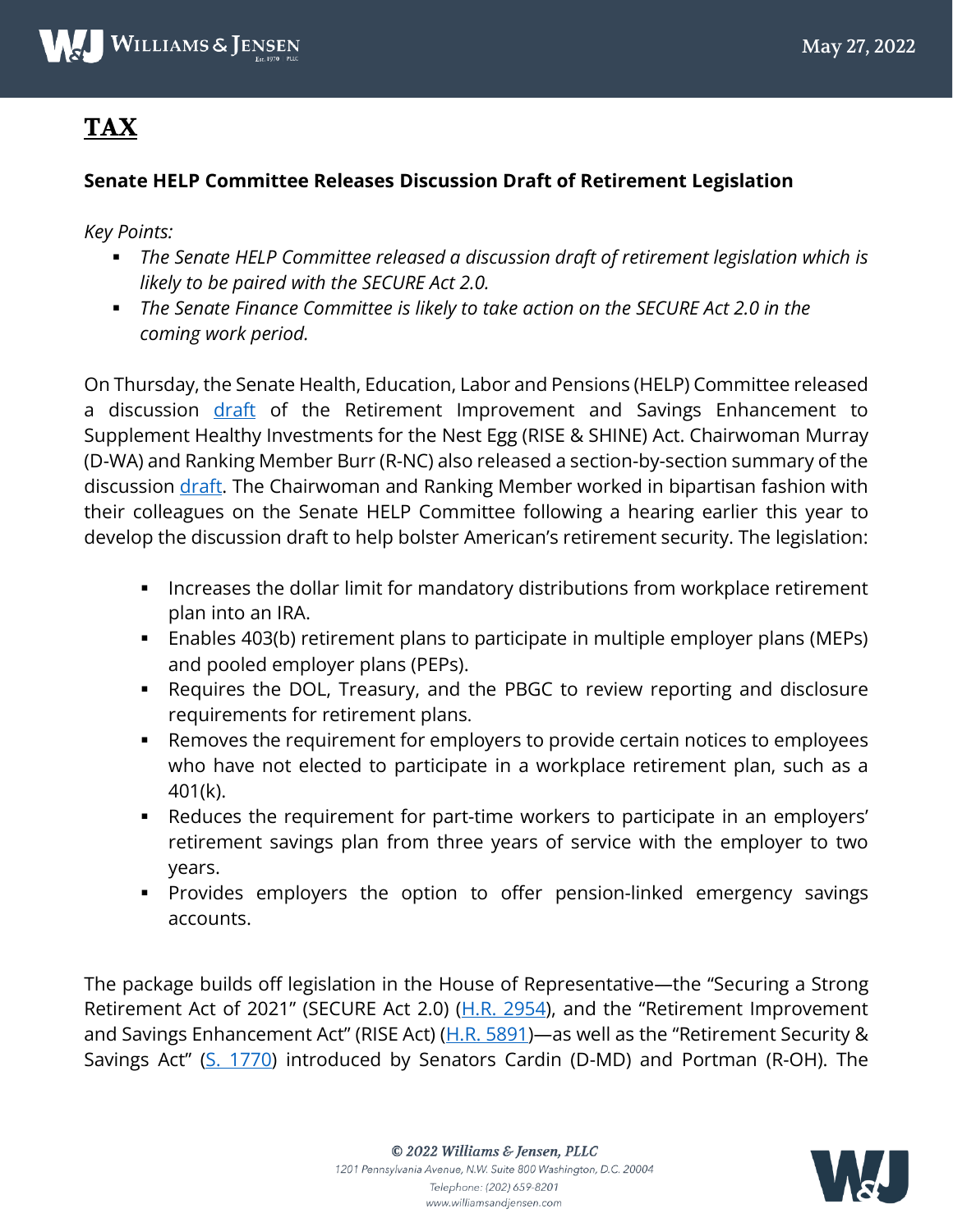Senate HELP Committee also announced that the Committee will mark up the legislation in "the coming weeks."

Those familiar with the discussions expect this legislation to be combined with the Finance Committee work product to become the Senate's version of the SECURE Act 2.0, which was passed in the House on March 29.

#### **Majority Leader Schumer (D-NY) and Senator Manchin (D-WV) Continue Discussions on Reconciliation Package**

#### *Key Point:*

 *Senate Majority Leader Schumer (D-NY) and Senator Manchin (D-WV) have been continuing ongoing discussions concerning a possible future reconciliation package.* 

Over five months ago Senator Manchin (D-WV) announced he would not be supporting the passage of the "Build Back Better Act" [\(H.R.5376\)](https://www.congress.gov/bill/117th-congress/house-bill/5376) through the process of budget reconciliation. However, earlier this week, during a speech at the World Economic Forum in Davos, Switzerland, Senator Manchin stated he believes lawmakers would be able to get something done. During the same speech he emphasized that any package must fight inflation, reduce the deficit, and address climate change. These comments are consistent with Senator Manchin's past comments on reconciliation. In addition, Senator Manchin told reporters last week that all 50 Democrats would support a package which combats rising prescription drug prices. Senator Manchin and Majority Leader Schumer (D-NY) met last week and again this week to discuss the elements of what a reconciliation package would look like.

Senator Manchin has also signaled that he would support raising taxes on corporations to pay for portions of the package. However, this part of the proposal would likely receive some pushback from moderate Senator Sinema (D-AZ) who has explained she would not support tax rate increases on corporations in the past. When asked about where things stand with Senator Manchin, Majority Leader Schumer replied Wednesday: "We're making progress, got more to do. But we're making some progress. I'm feeling decent." Democrats had set an unofficial deadline to move a reconciliation package of Memorial Day, however, this deadline will not be met. The reconciliation option technically expires September 30, 2022, meaning any bill must be enacted by then to receive the procedural protections the process offers.

*For more information about tax issues you may [email](mailto:CWHatcher@wms-jen.com) or call Christopher Hatcher at 202-659- 8201. Josh Hansma contributed to this section.*



© 2022 Williams & Jensen, PLLC 1201 Pennsylvania Avenue, N.W. Suite 800 Washington, D.C. 20004 Telephone: (202) 659-8201 www.williamsandjensen.com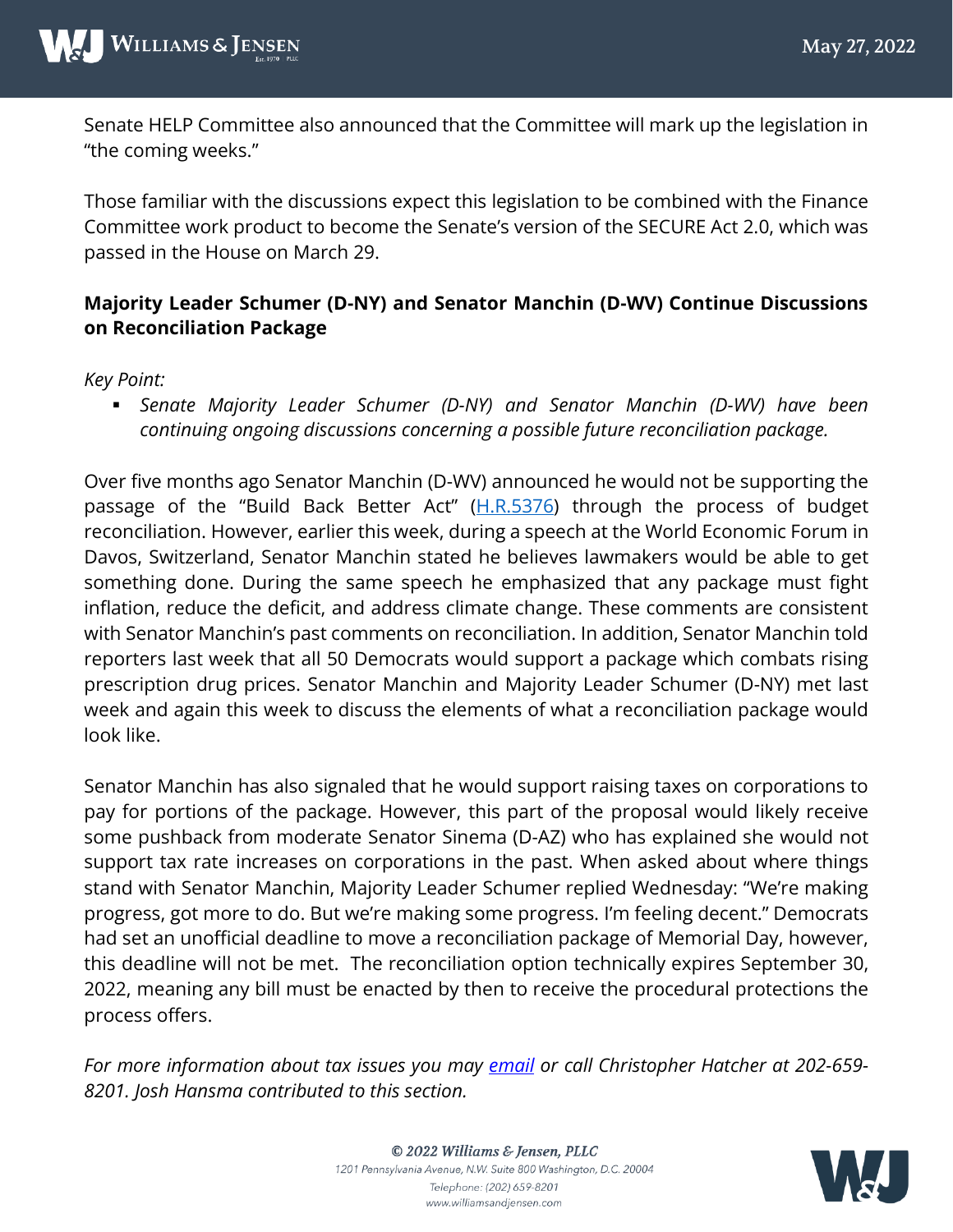# **FINANCIAL SERVICES**

#### **SEC Issues Proposed Rules on ESG Fund Names and Disclosures**

*Key Points:*

- *The SEC issued a proposed rule aimed preventing misleading or deceptive fund names.*
- *The Commission also issued a proposal to enhance the disclosures around funds' and advisers' incorporation of environmental, social, and governance ("ESG") factors.*

On May 25, the Securities and Exchange Commission (SEC) held an [open meeting](https://www.sec.gov/os/agenda-open-052522) and approved two proposed rules: (1) amendments to the rule under the Investment Company Act that addresses investment company names that may mislead investors about an investment company's investments and risks; and (2) amendments to rules and reporting forms for registered investment advisers, certain advisers exempt from registration, registered investment companies, and business development companies to provide standardized environmental, social, and governance ("ESG") disclosure to investors and the Commission.

The [proposed rules](https://www.sec.gov/rules/proposed/2022/ic-34593.pdf) to amend the Investment Company Names Rule were approved by a vote of 3-1, with Commissioner Hester Peirce voting no. The SEC released a [fact sheet](https://www.sec.gov/files/ic-34593-fact-sheet.pdf) describing the proposal, which includes the following summary:

The Names Rule currently requires funds with certain names to adopt a policy to invest 80 percent of their assets in the investments suggested by that name. The proposal would expand this requirement to apply to any fund name with terms suggesting that the fund focuses in investments that have, or investments whose issuers have, particular characteristics. This would include, for example, fund names with terms such as "growth" or "value" and those indicating that the fund's investment decisions incorporate one or more environmental, social, or governance ("ESG") factors. Further, to address the rule's application to derivatives investments, the proposal would require a fund to use a derivatives instrument's notional amount, rather than its market value, for the purpose of determining the fund's compliance with its 80 percent investment policy.

The [proposed rules](https://www.sec.gov/rules/proposed/2022/ia-6034.pdf) on ESG disclosures for investment advisers and investment companies were approved by a vote of 3-1, with Commissioner Hester Peirce voting no. The SEC released a [fact sheet](https://www.sec.gov/files/ia-6034-fact-sheet.pdf) summarizing the proposed rule, which states:

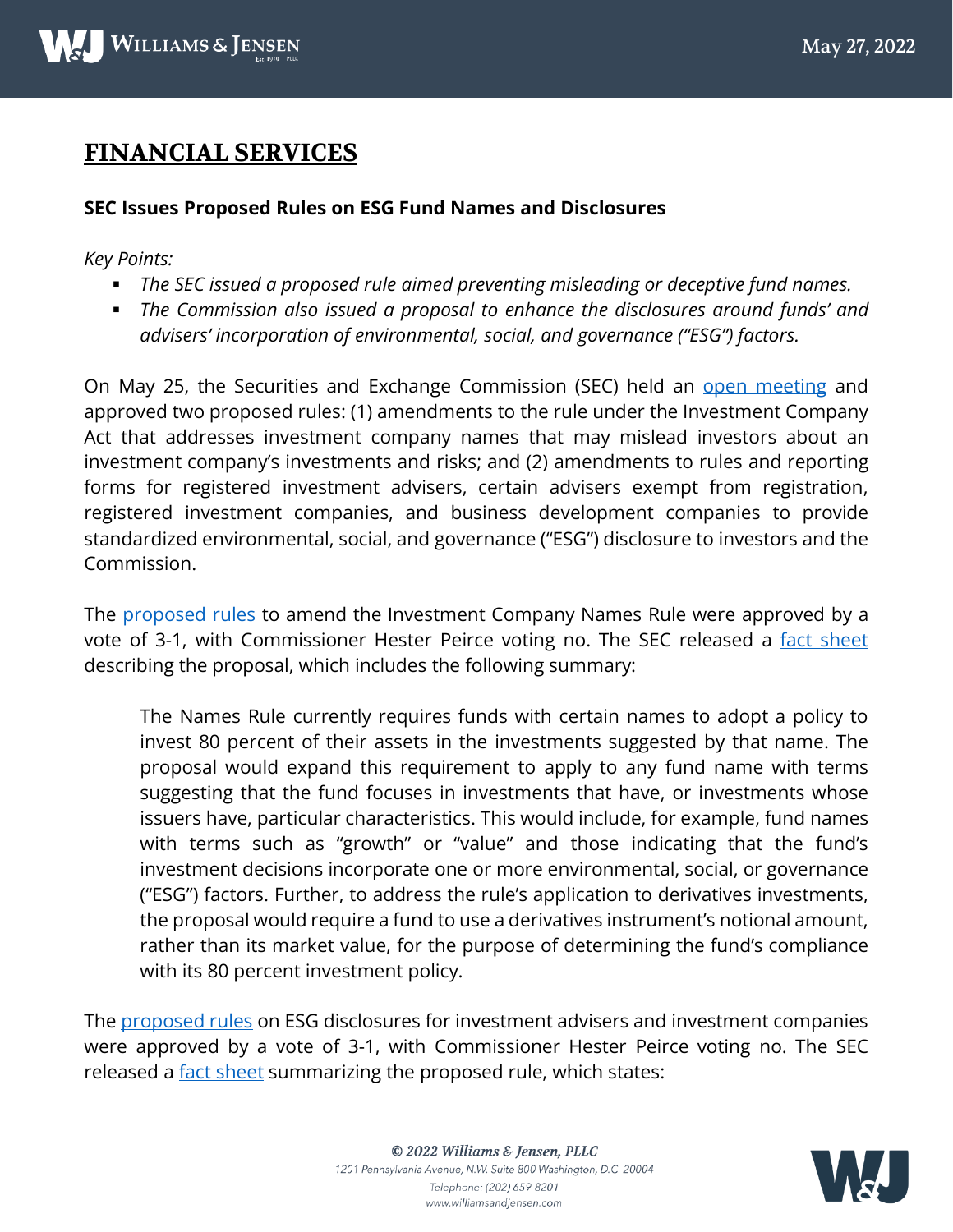The proposal would require funds that consider ESG factors in their investment process to disclose additional information regarding their strategy. The amount of required disclosure depends on how central ESG factors are to a fund's strategy and follows a "layered" framework, with a concise overview in the prospectus supplemented by more detailed information in other sections of the prospectus or in other disclosure documents, all of which would be reported in a structured data language. The proposal identifies the following three types of ESG funds:

- Integration Funds. Funds that integrate ESG factors alongside non-ESG factors in investment decisions would be required to describe how ESG factors are incorporated into their investment process.
- ESG-Focused Funds. Funds for which ESG factors are a significant or main consideration would be required to provide detailed disclosure, including a standardized ESG strategy overview table.
- Impact Funds. A subset of ESG-Focused Funds that seek to achieve a particular ESG impact would be required to disclose how it measures progress on its objective.

Advisers that consider ESG factors would be required to make generally similar disclosures in their brochures with respect to their consideration of ESG factors in the significant investment strategies or methods of analysis they pursue and report certain ESG information in their annual filings with the Commission.

Both proposals will be subject to 60-day comment periods after publication in the *Federal Register*.

#### **House Financial Services Holds Hearing on NFIP Reauthorization**

*Key Points:*

- *Members of both parties emphasized the need to pass a long-term reauthorization bill for the NFIP.*
- *Ranking Member Hill (R-AR) stressed the need to reform NFIP and allow for greater participation by private flood insurance.*

On May 25, the House Financial Services Committee's Subcommittee on Housing, Community Development and Insurance held a **[hearing](https://financialservices.house.gov/events/eventsingle.aspx?EventID=409381) entitled "Reauthorization and** Reform of the National Flood Insurance Program."

The hearing focused on the following legislation:

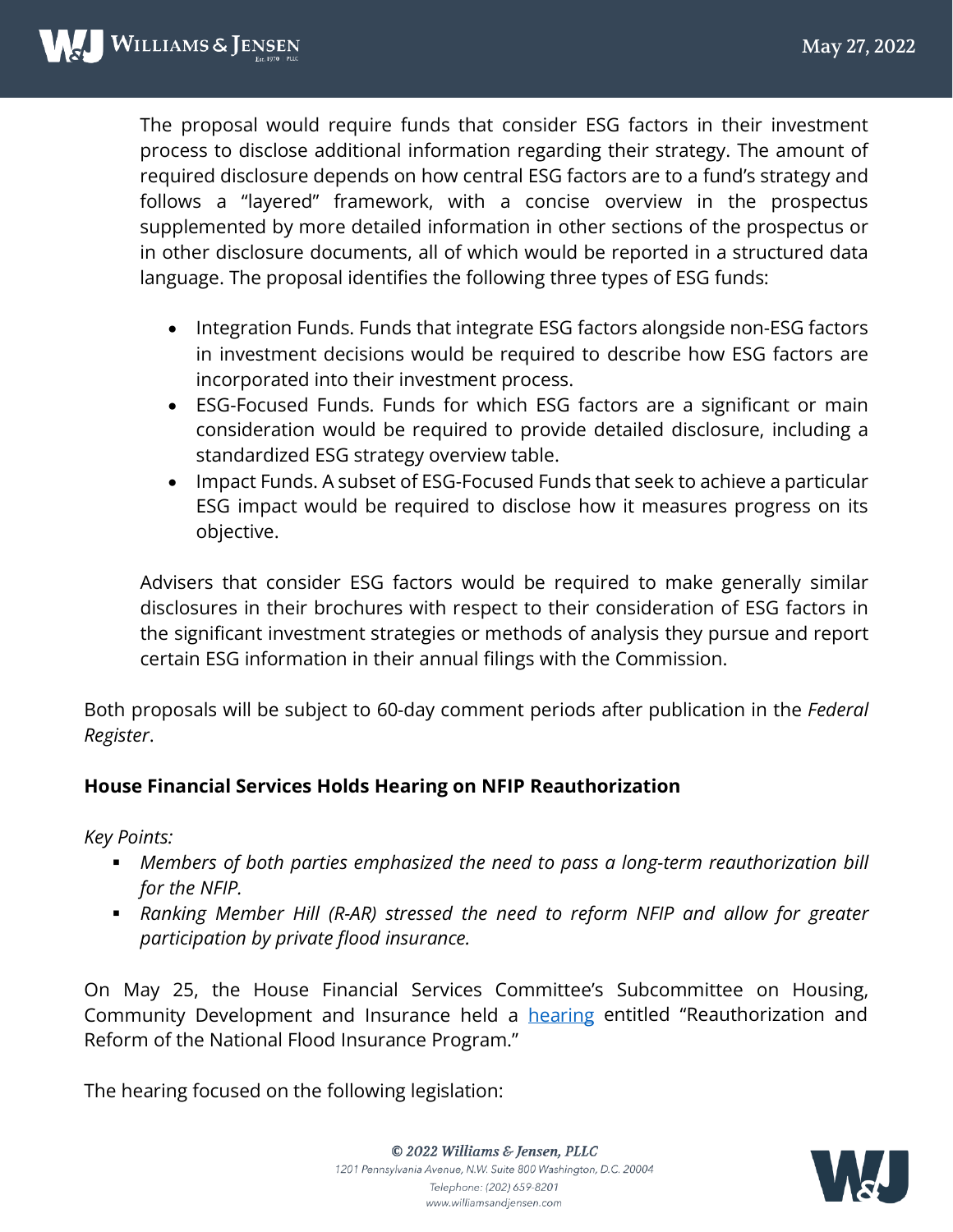- H.R. the "The National Flood Insurance Program Reauthorization Act of 2022." (Rep. Waters)
- [H.R. 7842,](https://democrats-financialservices.house.gov/UploadedFiles/BILLS-1177842ih-U1_-_casten.pdf) the "The Protecting Families and the Solvency of the National Flood Insurance Program Act of 2022." (Rep. Casten)
- $\bullet$  H.R.  $\bullet$ , the "The National Flood Insurance Program Administrative Reform Act of 2022." (Rep. Velázquez)
- $\bullet$  H.R.  $\bullet$  a bill to cancel the indebtedness of the National Flood Insurance Program, and for other purposes. (Rep. Waters)
- $H.R.$   $\Box$ , a bill to limit the annual increases in premiums and surcharges under the National Flood Insurance Program, and for other purposes.

Chairman Emanuel Cleaver (D-MO) said the hearing was part of a bipartisan effort to get a long-term reauthorization of the National Flood Insurance Program (NFIP). He noted flooding is the costliest natural disaster facing the U.S. and he stated 90 percent of all natural disasters are floods. He stressed federal data indicates that climate change is supercharging the impacts of floods. He highlighted the important role played by insurance companies in helping those who have experienced significant loss to recover and achieve greater financial stability. He stressed the program must be affordable and accessible for those who need it. He stated the NFIP is the principal provider of flood insurance in the U.S. and providers nearly \$1.3 trillion in coverage. He explained the last long-term reauthorization of the NFIP occurred when Congress passed the bipartisan "Biggert-Waters Flood Insurance Reform Act of 2012" [\(H.R. 1309\)](https://www.congress.gov/bill/112th-congress/house-bill/1309/all-info). He stated since the end of FY2017 the NFIP has had 19 short-term reauthorizations and has even experienced brief lapses. He added that according to information from the National Association of Realtors, around 40,000 home sales are lost every month that the NFIP's authority lapses. He noted the NFIP's authorization is currently set to expire on September 30, 2022. He added the NFIP also seeks to mitigate and reduce the nation's comprehensive flood risk through flood plain management, flood mapping, and flood mitigation. He underscored the need to focus on how the nation builds and invests in infrastructure that is ready to meet the needs of climate change.

Ranking Member French Hill (R-AR) stressed floods are the most common and most expensive natural disasters American communities face, and he stated floods were responsible for 57 deaths in 2020. He added he is pleased with the bipartisan approach to this topic. He expressed concern the majority has not held a hearing on the NFIP since 2019. He stated the Majority has left this program on autopilot through a number of short-term reauthorizations. He recalled that since the last full NFIP reauthorization expired in 2017 the program has been extended on a short-term basis 21 times without any reforms attached. He expressed concern the committee has tainted past flood reauthorization with

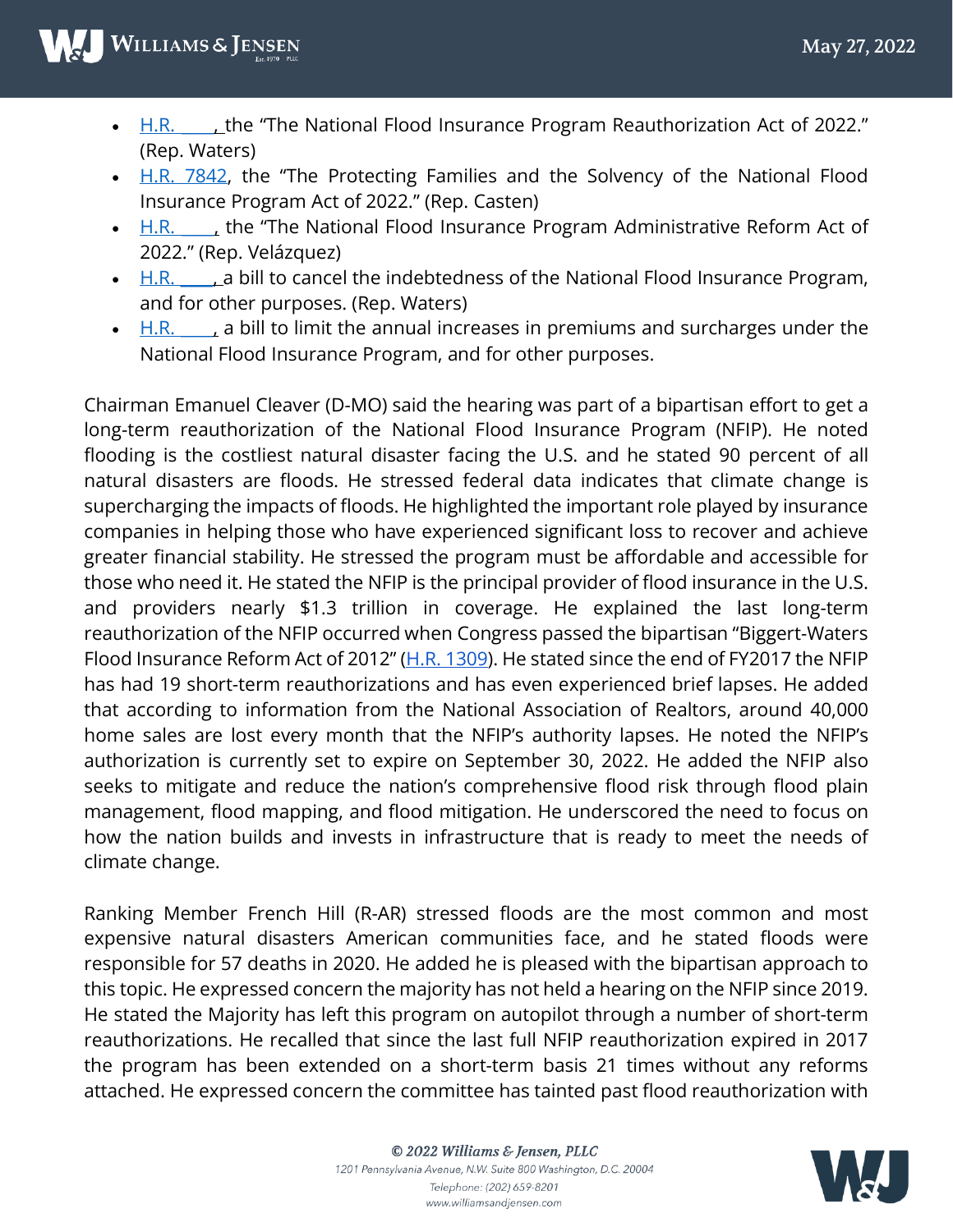partisan flood reform proposals without any Republican input. He stated fixing the NFIP is not easy, but it is important, and he stressed any fix must support the Federal Emergency Management Agency's Risk Rating 2.0 methodology. He also stated any reform must allow for greater private flood insurance options for policyholders. He explained there are many areas in which bipartisan agreement can be found, including: (1) supporting enhanced preflood mitigation; (2) ending discounts for properties each year; (3) eliminating fraud in the claims process; and (4) considering means tested affordability programs which help lowincome policyholders.

#### **Senate Confirms Sandra Thompson as FHFA Director**

*Key Points:*

- *Thompson was confirmed as Director of the FHFA by a vote of 49-46.*
- *The Senate also confirmed Paul Rosen to be Assistant Secretary of the Treasury for Investment Security.*

On May 25, the Senate confirmed Sandra Thompson to serve as Director of the Federal Housing Finance Agency (FHFA) by a vote of 49-46. Thompson has served as Acting Director of FHFA since June 2021. Thompson previously served as FHFA's Deputy Director of the Division of Housing Mission and Goals (DHMG).

The Senate also confirmed Paul Rosen to serve as Assistant Secretary of the Treasury for Investment Security by voice vote. In role, Rosen will oversee the Committee on Foreign Investment in the United States (CFIUS).

#### **House Financial Services Holds Hearing on Central Bank Digital Currency**

*Key Points:*

- *Federal Reserve Vice Chair Lael Brainard discussed the potential benefits and risks of a CBDC, while stressing the Federal Reserve will not move forward without authorization from Congress.*
- *Ranking Member Patrick McHenry (R-NC) argued that the potential benefits of a CBDC could be achieved through private sector alternatives.*

On May 26, the House Financial Services held a [hearing](https://financialservices.house.gov/events/eventsingle.aspx?EventID=409381) entitled "Digital Assets and the Future of Finance: Examining the Benefits and Risks of a U.S. Central Bank Digital Currency."

Federal Reserve Vice Chair Lael Brainard testified and explained there has been explosive growth in the digital financial ecosystem from the development of new digital assets

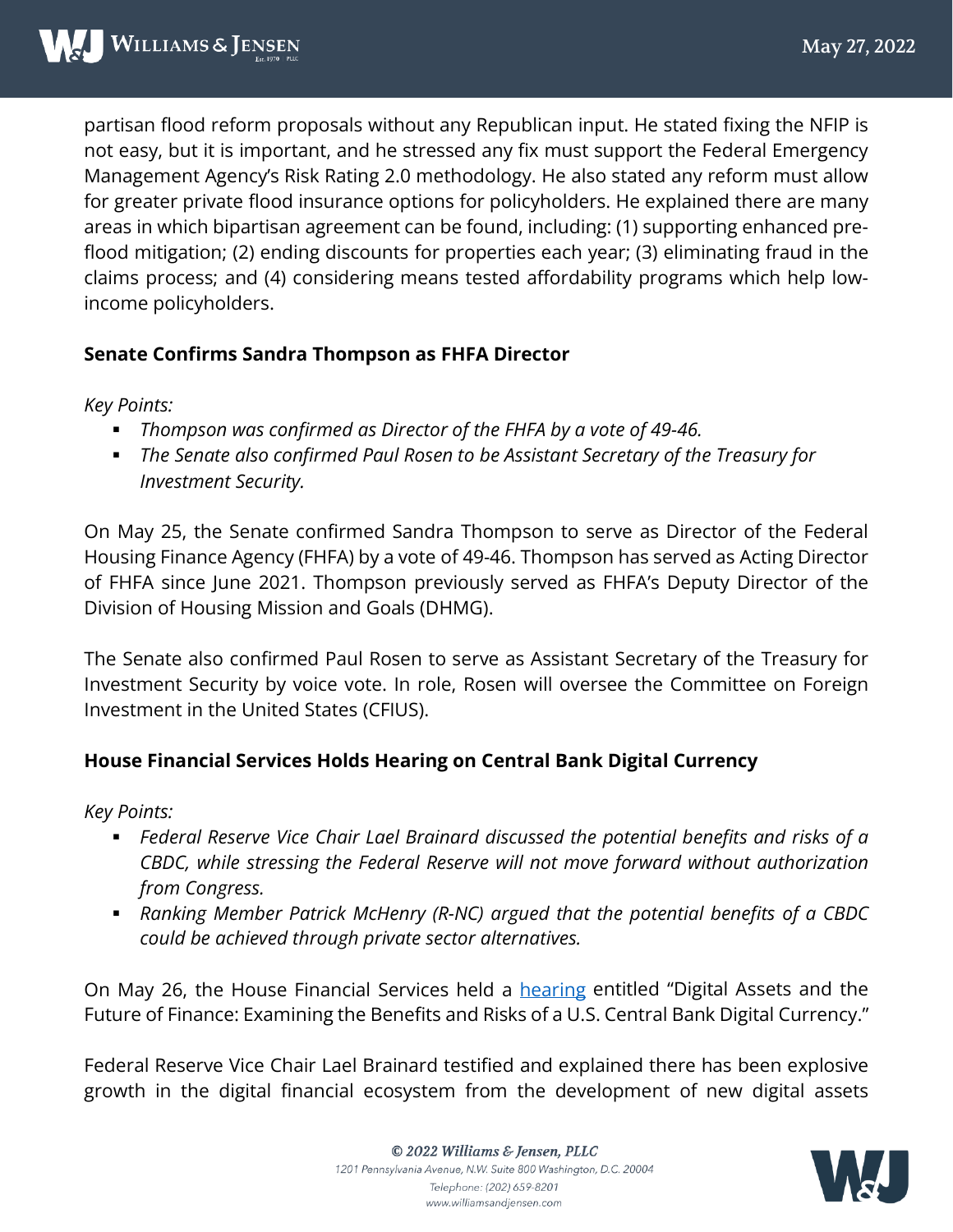facilitated by digital asset platforms. She added in recent weeks two widely used stablecoins have come under considerable pressure. She noted this recent turmoil makes clear that the actions the federal government takes now should be robust to the future evolution of the financial system. She explained this evolution should frame the conversation around whether there may be conditions in the future which may give rise to the need for a central bank digital currency (CBDC). She emphasized that no decision has been made around whether a U.S. CBDC will be a part of the nation's future. She acknowledged both the risks of acting too quickly and the risks of not acting at all. Brainard suggested a CBDC could facilitate and enable private sector innovation through its role as this settlement layer. She noted in some circumstances a widely used CBDC could serve as a substitute for deposits. She added a CBDC would be attractive to risk averse users during times of trouble which is why the Federal Reserve wants to ensure banks are a part of the intermediary system if a CBDC were created. She stated it is prudent to think about the risks relating to the development of a CBDC if other countries develop and release their own CBDC. She emphasized the U.S. cannot take the dollar's dominance for granted.

Chairwoman Maxine Waters (D-CA) noted cryptocurrencies have the potential to offer several efficiencies in the payment system, but she expressed concern over "clear risks" associated with some cryptocurrencies and stablecoins. She highlighted the "dramatic collapse" of Terra which resulted in investors losing \$40 billion in a product that was always supposed to return \$1 for every \$1 invested. She expressed concern if the U.S. does not lead in the digital asset space this could threaten the dollar's leadership status. She observed over 90 countries are seeking to develop CBDCs including China which rolled out their CBDC at their Winter Olympics. She stressed if the U.S. is to roll out a CBDC it must include mechanisms to protect the user's privacy while protecting against money laundering and other illicit uses.

Ranking Member Patrick McHenry (R-NC) noted prior to the reports being released by the Federal Reserve Committee Republicans released a set of principles designed to guide the country's evaluation of a CBDC. He suggested that most of the benefits of a CBDC described the Federal Reserve's report could be realized through private sector alternatives. He added the Committee does not know how a CBDC would impact the Federal Reserve's ability to enact its monetary functions. He asserted no one has made a compelling case as to why Congress should expand the Federal Reserve's mandate into retail banking or how a CBDC would not politicize the Federal Reserve. He contended there will be significant harm to the financial system if Congress moves without listening to all sides of the issue.

Representative Barry Loudermilk (R-GA) noted the Federal Reserve has said its intention is to move forward only with clear support from Congress and the Executive Branch. He

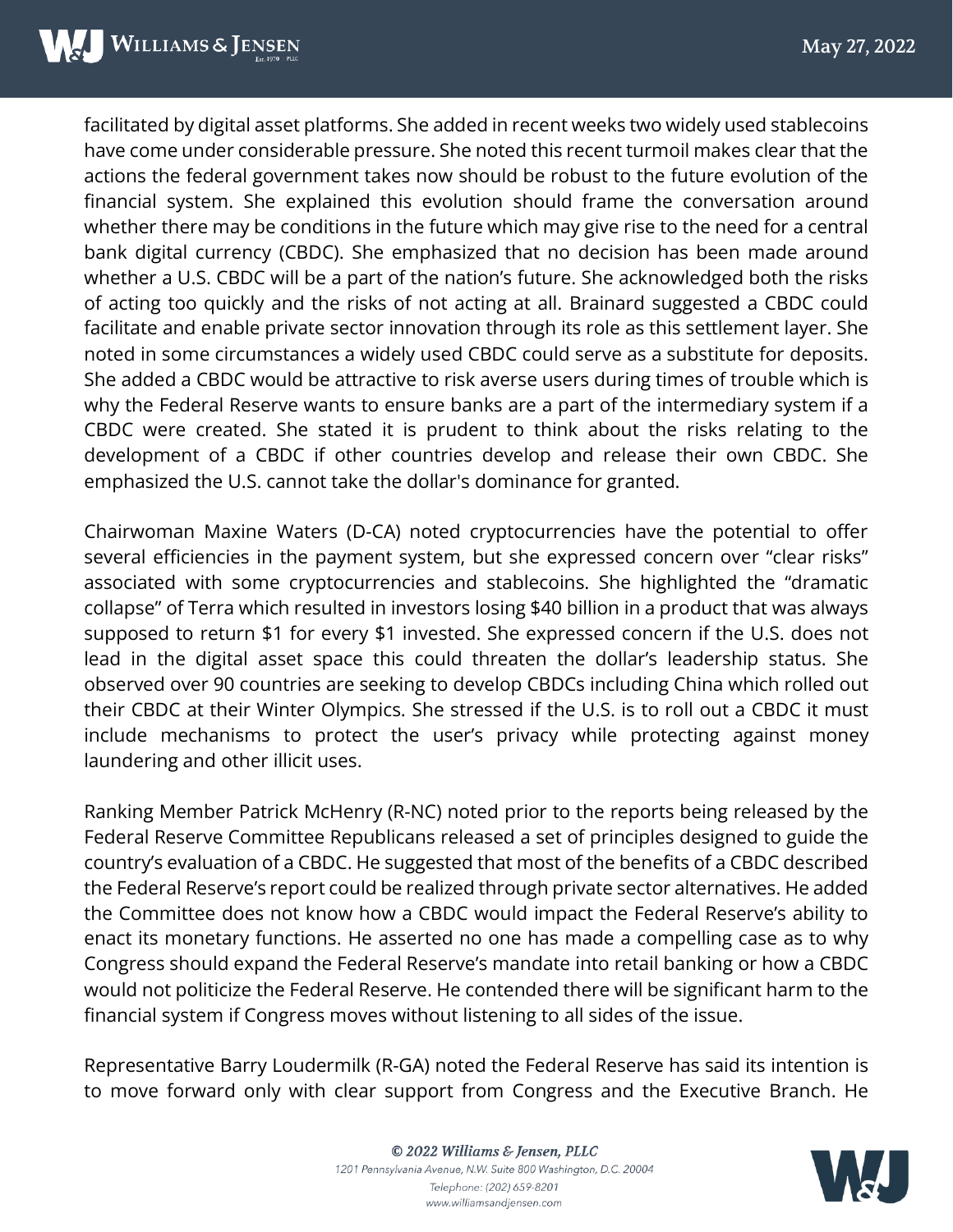expressed concern with the phrase "intention" and asked for confirmation that a CBDC will not be created without an authorizing law from Congress. Brainard replied the Federal Reserve does not intend to proceed without authorization.

#### **Upcoming Hearings and Meetings**

#### **June 2**

*Insurance:* The Treasury Department's Federal Insurance Office (FIO) will hold a meeting of the Federal Advisory Committee on Insurance (FACI). The agenda for the meeting includes discussion of topics related to climate-related financial risk and the insurance sector.

*For more information about financial services issues you may email <u>Joel Oswald</u>, Mahlet [Makonnen,](mailto:mhmakonnen@wms-jen.com) or [Alex Barcham.](mailto:adbarcham@wms-jen.com)* 

## **ENERGY & ENVIRONMENT**

#### **Senate Commerce Committee Considers Fuel Price Legislation**

*Key Points:*

- *On May 25, a Senate panel considered legislation to expand the Federal Trade Commission's authority to target market manipulation in transportation fuels.*
- *The Committee's party line vote was tied, but the full Senate may still consider the legislation.*

On Wednesday, the Senate Commerce Committee held an [executive](https://www.commerce.senate.gov/2022/5/executive-session/7aae60be-bc26-47a8-8eaf-872d59847309) session to mark up pending legislation, including the "Transportation Fuel Market Transparency Act" (S. [4217\)](https://www.congress.gov/117/bills/s4217/BILLS-117s4217is.pdf). The legislation would expand Federal Trade Commission (FTC) rules targeting price manipulation in transportation fuel markets, as well as enhance federal data collection. The Committee deadlocked on the bill on a 14-14 party-line vote. However, the Senate Majority Leader still has a process available to bring the bill to the floor.

The legislation:

- Expands the market manipulation and false information prohibitions established in the "Energy Independence and Security Act of 2007" [\(P.L. 110-140,](https://www.congress.gov/110/plaws/publ140/PLAW-110publ140.pdf) [42 USC 17301-](https://www.govinfo.gov/content/pkg/USCODE-2020-title42/pdf/USCODE-2020-title42-chap152-subchapVII-partB.pdf) [17305\)](https://www.govinfo.gov/content/pkg/USCODE-2020-title42/pdf/USCODE-2020-title42-chap152-subchapVII-partB.pdf) to cover "transportation fuels" broadly. The original act targeted "gasoline or petroleum distillates".
- Prohibits providing "false or misleading information" to any "private sector price reporting agency", in addition to Federal departments and agencies.
- **IF Increases penalties for violations from \$1 million to \$2 million.**



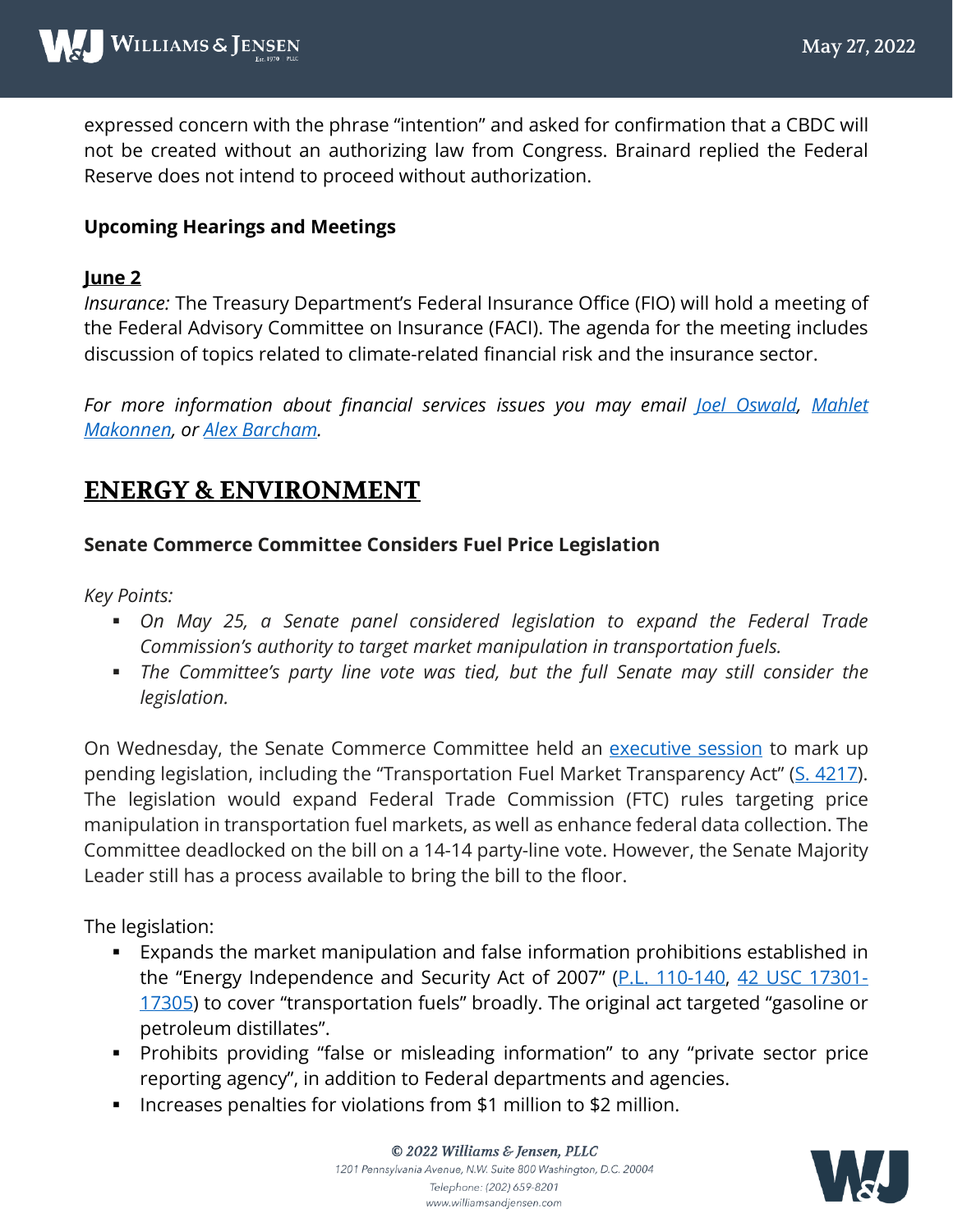- Establishes the Transportation Fuel Marketing and Enforcement Unit within the FTC
- Directs the Energy Information Administration (EIA) to collect and report more fuel market data.
- Calls for the EIA to "conduct surveys of energy companies to collect detailed and timely information on United States crude oil and transportation fuel markets."
- Tasks the EIA with identifying and reporting on "the country of original production of crude oil and transportation fuel that may have been resold, refined, blended, stored, or otherwise been exchanged or sold before being imported or exported into the United States".

Chairwoman Maria Cantwell (D-WA), in her opening [statement,](https://www.cantwell.senate.gov/imo/media/doc/05252022%20Commerce%20Committee%20Executive%20Session.pdf) emphasized the need to provide federal agencies with "additional tools on the transparency of oil markets as it relates to the petroleum markets." Cantwell introduced the legislation on May 12, 2022.

In his opening [statement,](https://www.commerce.senate.gov/2022/5/wicker-advances-blockchain-bill-calls-out-political-posturing-on-high-gas-prices) Ranking Member Roger Wicker (R-MS) warned that the bill would "would empower the FTC to harass more small businesses and individuals, but…would do nothing to provide relief to the American people."

#### **Federal Pipeline Regulator Announces Actions on Carbon Dioxide**

*Key Point:*

 *On May 26, the Pipeline and Hazardous Materials Safety Administration announced regulatory and civil penalties related to carbon dioxide pipelines.* 

On Thursday, the Pipeline and Hazardous Materials Safety Administration (PHMSA) announced a series of actions related to carbon dioxide pipeline infrastructure. As described in a press [release,](https://www.phmsa.dot.gov/news/phmsa-announces-new-safety-measures-protect-americans-carbon-dioxide-pipeline-failures) the actions include:

- $\blacksquare$  "initiating a new rulemaking to update standards for  $CO<sub>2</sub>$  pipelines, including requirements related to emergency preparedness, and response;"
- "issuing a Notice of Probable Violation, [Proposed](https://www.phmsa.dot.gov/news/phmsa-notice-proposed-violation-proposed-civil-penalty-and-proposed-compliance-order-denbury) Civil Penalty, and Proposed [Compliance](https://www.phmsa.dot.gov/news/phmsa-notice-proposed-violation-proposed-civil-penalty-and-proposed-compliance-order-denbury) Order (NOPV) to Denbury Gulf Coast Pipeline, LLC for multiple probable violations of Federal pipeline safety regulations (PSRs)…"
- " completing a *failure [investigation](https://www.phmsa.dot.gov/news/phmsa-failure-investigation-report-denbury-gulf-coast-pipelines-llc) report* for the 2020 pipeline failure in Satartia, Mississippi;"
- "issuing an updated nationwide [advisory](https://www.phmsa.dot.gov/news/phmsa-advisory-bulletin-potential-damage-pipeline-facilities-caused-earth-movement-and-other) bulletin to all pipeline operators underscoring the need to plan for and mitigate risks related to land-movements and geohazards that pose risks to pipeline integrity like the 2020 incident in Satartia, Mississippi; and"
- " conducting research [solicitations](https://www.grants.gov/web/grants/view-opportunity.html?oppId=338415) to strengthen [the] safety of  $CO<sub>2</sub>$  pipelines."



www.williamsandjensen.com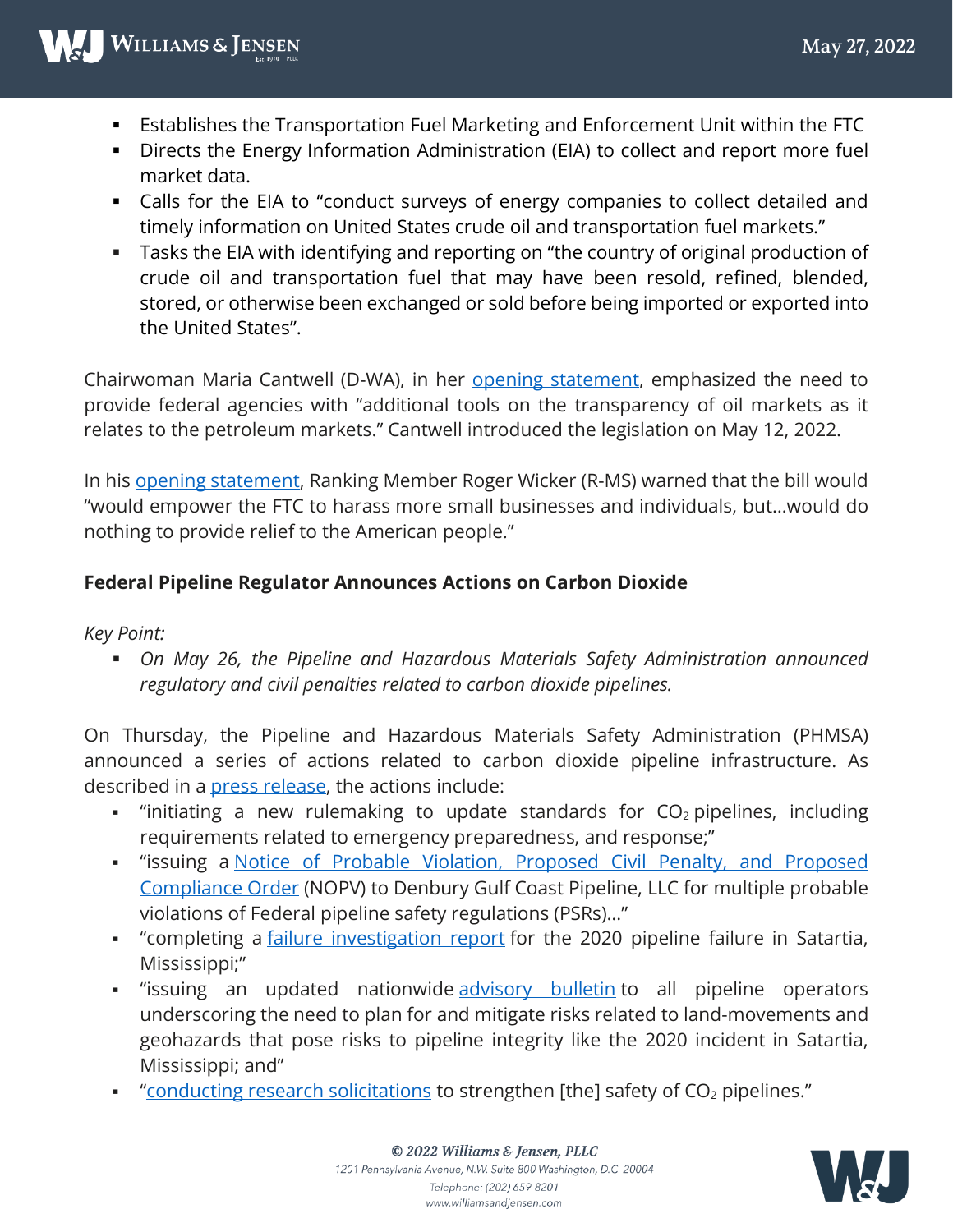The advisory bulletin on "Pipeline Safety: Potential for Damage to Pipeline Facilities Caused by Earth Movement and Other Geological Hazards" recommends that pipeline owners and operators:

- Take into account "the potential for damage to those pipeline facilities caused by earth movement in variable, steep, and rugged terrain and terrain with varied or changing subsurface geological conditions";
- Consider that "changing weather patterns due to climate change, including increased rainfall and higher temperatures, may impact soil stability in areas that have historically been stable"; and
- "[C]onsider monitoring geological and environmental conditions, including changing weather patterns, in proximity to their facilities."

The advisory bulletin applies to hazardous liquid and natural gas pipelines, as well as carbon dioxide pipelines.

#### **Upcoming Hearings and Events**

#### **May 31**

*Hydrogen in New York:* The New York State Energy Research and Development Authority (NYSERDA) will hold a webinar on "Hydrogen in NYS: State of the Science," which is intended to "engage with stakeholders on many of the key topics and considerations shaping the discourse around hydrogen in New York." The agenda includes: "Hydrogen's Role in New York Decarbonization Pathways"; "Environmental Justice Considerations for Hydrogen"; "Hydrogen Production Pathways"; "Hydrogen Technology Primers (e.g. Electrolyzers)"; and "Hydrogen Storage & Delivery".

#### **June 6-8**

*Hydrogen:* The Department of Energy will hold the Hydrogen Program Annual Merit Review and Peer Evaluation Meeting (AMR). The virtual [meeting](https://www.annualmeritreview.energy.gov/) will feature presentations on "hydrogen and fuel cell projects funded by DOE", as well as discussion of the Department's hydrogen energy programs. The **[preliminary](https://www.annualmeritreview.energy.gov/agenda.html) agenda** includes: "HyShot Updates"; "DOE H2 Program Overview"; and "Subprogram Overviews".

#### **June 15**

*Clean Air Act Advisory Committee:* The Environmental Protection Agency's Clean Air Act Advisory Committee will hold a virtual [meeting.](https://www.govinfo.gov/content/pkg/FR-2022-05-19/html/2022-10711.htm)

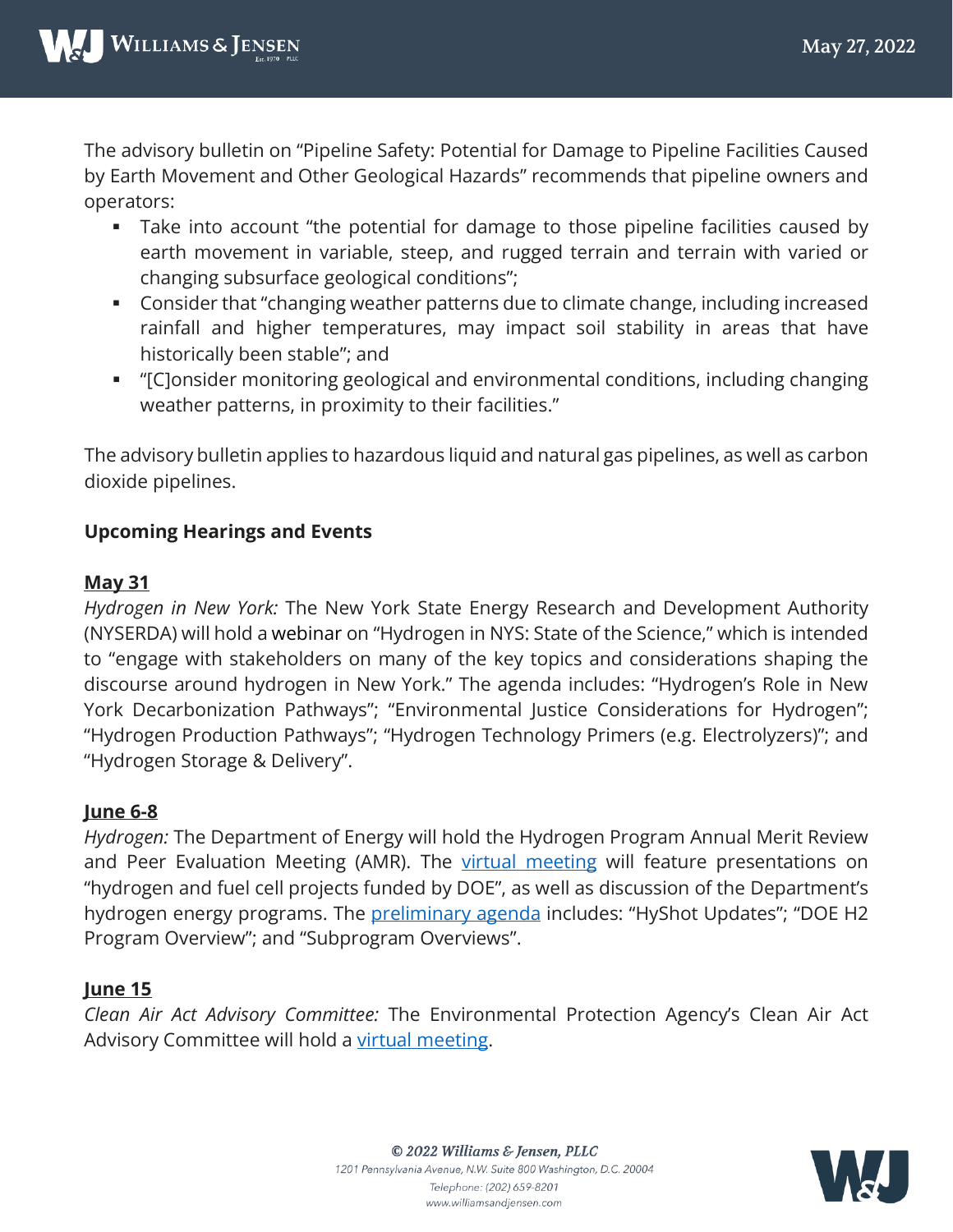

#### **June 16**

*FERC Open Meeting:* The Federal Energy Regulatory Commission (FERC) will hold its monthly open [meeting.](https://www.ferc.gov/news-events/events/june-16-2022-virtual-open-meeting-06162022)

#### **June 21-23**

*Bulk Power System Efficiency:* FERC will hold a technical [conference](https://www.ferc.gov/news-events/events/technical-conference-increasing-market-and-planning-efficiency-through-1) "to discuss opportunities for increasing real-time and day-ahead market efficiency of the bulk power system through improved software."

#### **July 20**

*State and Local Coordination on Electric Transmission:* FERC will hold a [meeting](https://www.govinfo.gov/content/pkg/FR-2022-05-27/html/2022-11443.htm) of its Joint Federal-State Task Force on Electric Transmission. On June 17, 2021, FERC approved an [order](https://www.ferc.gov/media/e-1-order-establish-joint-federal-state-task-force-electric-transmission) establishing the Task Force, which is authorized to "to examine…topics related to planning and paying for transmission, including transmission to facilitate generator interconnection, that provides benefits from a federal and state perspective."

#### **September 8**

*New England Energy Issues:* FERC will hold a [forum](https://www.ferc.gov/news-events/events/new-england-winter-gas-electric-forum-09082022) "to discuss the electricity and natural gas challenges facing the New England Region."

*For more information about energy and environment issues you may [email](mailto:fcvlossak@wms-jen.com) or call Frank Vlossak at 202-659-8201. Updates on energy and environment issues are also available on [twitter.](http://twitter.com/#!/fcvIV)*

## **HEALTH**

#### **Senators Introduce Bill to Crackdown on PBMs**

*Key Points:*

- *Senators Maria Cantwell (D-WA) and Chuck Grassley (R-IA) the "Pharmacy Benefit Manager Transparency Act of 2022."*
- *The bill would prohibit pharmacy benefit managers (PBMs) from engaging in unfair practices, incentivize fair and transparent PBM practices, improve competition, and enhance the Federal Trade Commission's enforcement.*

This week, Senators introduced new legislation to address the behavior of pharmacy benefits managers (PBMs). Senators Maria Cantwell (D-WA) and Chuck Grassley (R-IA) introduced the "Pharmacy Benefit Manager Transparency Act of 2022" to address the role of PBMs in the prescription drug marketplace.

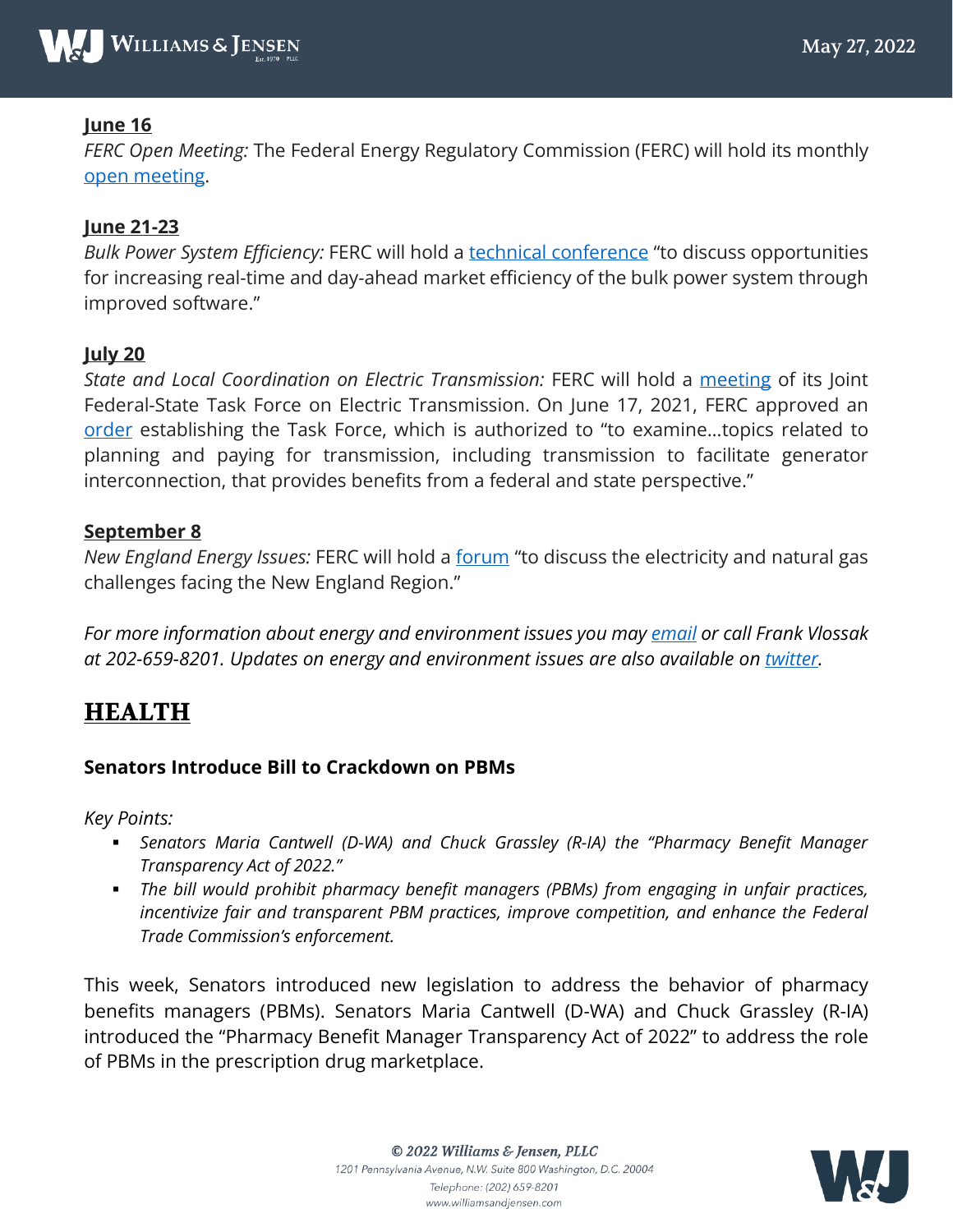The legislation would prohibit PBMs from engaging in unfair or deceptive practices including "spread pricing" which is when PBMs charge health plans and payers more than what they reimburse the pharmacy; clawing back payments made to pharmacies; and increasing fees or lowering reimbursements to offset changes in federally funded health plans. The bill would attempt to incentivize transparent practices such as passing on rebates to health plans or payers and providing full disclosure of rebates, costs, prices, reimbursements, and fees to health plans, payers, and pharmacies.

To increase oversight and transparency, PBMs would be required to report to the Federal Trade Commission (FTC) the amount of money obtained from spread pricing, pharmacy fees, and clawbacks; any differences in fees between PBM-affiliated pharmacies and nonaffiliated pharmacies; and why the cost for the consumer increased or why the reimbursement to a pharmacy decreased. The FTC is required to report its enforcement activities to Congress and whether PBMs are engaging in any unfair or deceptive formulary designs. The bill would also authorize the FTC and state attorneys general to enforce the legislation.

Read the text of the bill [here](https://www.grassley.senate.gov/imo/media/doc/pharmacy_benefit_manager_transparency_act_of_2022.pdf) and a summary [here.](https://www.grassley.senate.gov/imo/media/doc/pharmacy_benefit_manager_transparency_act_of_2022_summary.pdf)

*For more information about health care issues you may [email](mailto:nmruzinski@wms-jen.com) or call Nicole Ruzinski Bertsch at 202-659-8201.* 

# **CYBERSECURITY & PRIVACY**

#### **California Privacy Protection Agency Draft Rules Emphasize Oversight and Enforcement**

*Key Point:*

 *The California Privacy Protection Agency (CPPA) is drafting rules to implement the California Privacy Rights Act (CPRA) with an initial focus on administrative enforcement and audit authorities, notably excluding automated decision making, cybersecurity audits, and risk assessments.* 

On May 26, the CPPA held a **board meeting to discuss the focused rulemaking approach on** audit authorities and administrative enforcement, that excludes automated decision making, cybersecurity audits, and risk assessments. Vinhcent Le, a board member on the subcommittee, noted the approach allows the subcommittee to flesh out the more complex regulations of the CPRA and prioritize immediate rulemaking on broader topics. The CPPA announced in March the rulemaking would be delayed until the end of the year, giving

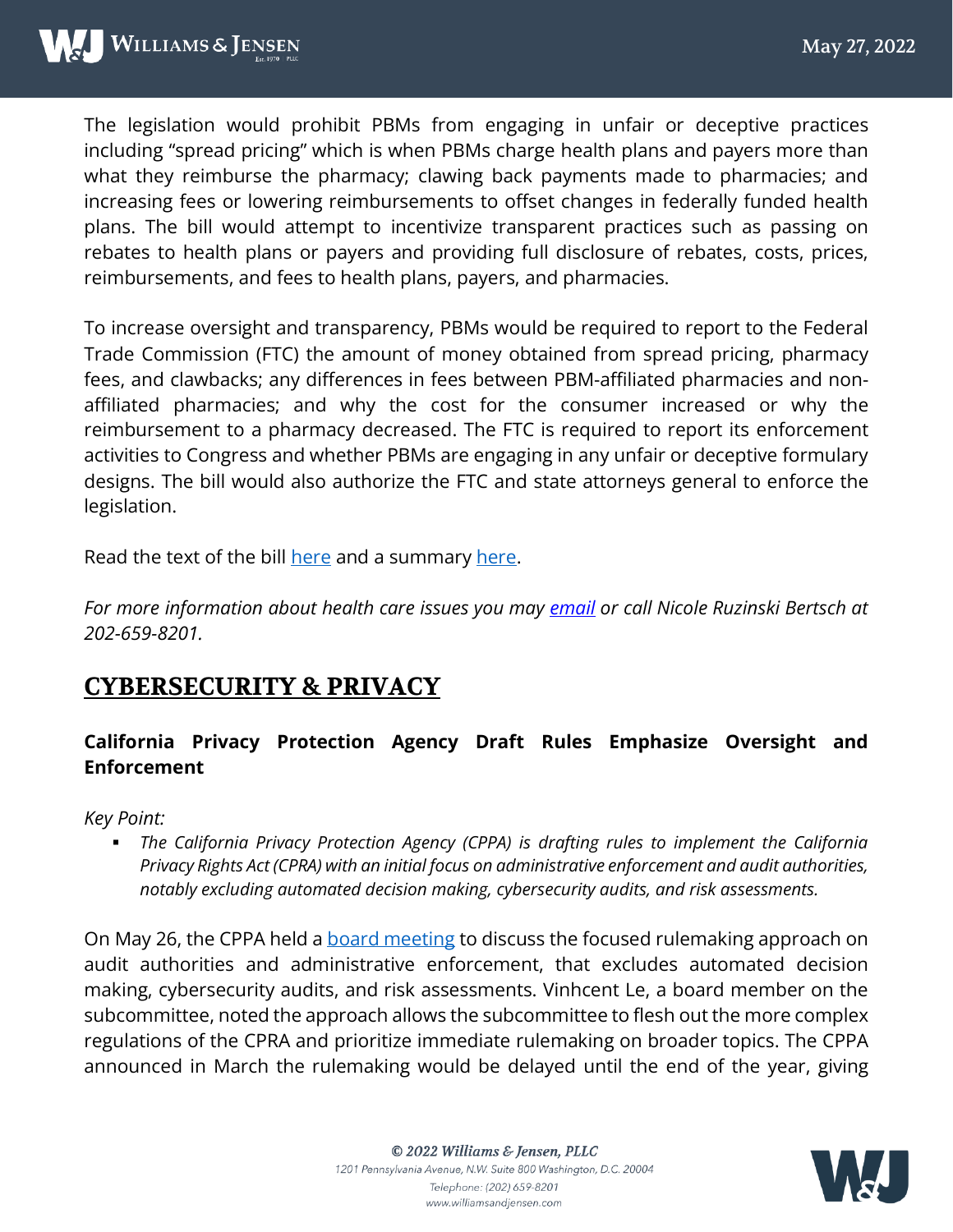businesses more time to prepare compared to the original rulemaking effective date of July 1.

The CPRA clarifies the scope of mandated cybersecurity audits and defines what a "business purpose" is under the law. Additional cybersecurity audits and risks assessments could be required. The progress on administrative enforcement and audit authorities provides some clarity for businesses regarding a timeline to prepare to adjust to the new regulations. The rulemaking on the CPRA demonstrates potential difficulties other states that enacted privacy laws could have in implementation.

#### **Meta and Apple Disagree Over Competition and Privacy**

*Key Points:*

- *Meta Platforms criticized Apple for privacy rules that undermine Meta's business practices.*
- *Apple defended their actions as enhancing consumer privacy.*

On July 9, 2021, President Joe Biden issued an Executive Order on Promoting Competition in the American Economy ( $EO$  14036). This executive order (EO) expressed concern with large technology companies' data collection practices and required the Federal Trade Commission (FTC) to investigate unfair methods of competition: "It is also the policy of my Administration to enforce the antitrust laws to meet the challenges posed by new industries and technologies, including the rise of the dominant Internet platforms, especially as they stem from serial mergers, the acquisition of nascent competitors, the aggregation of data, unfair competition in attention markets, the surveillance of users, and the presence of network effects."

Apple and Meta submitted comments in response to the National Telecommunications and Information Administration's (NTIA) [request for comment](https://www.ntia.doc.gov/files/ntia/publications/fr-mobile-app-rfc.pdf) (RFC) regarding "Developing a Report on Competition in the Mobile App Ecosystem." Meta Platforms stated Apple's new rules that expand privacy by allowing users to request an app specifically not track them harms competition by preventing app developers from learning about consumer behavior. Meta asserted, "Apple's self-serving tactics prevent consumers from realizing the innovation and benefits of a dynamic and otherwise well-functioning mobile app ecosystem." Apple responded that although the company supports popular Meta apps like Facebook, WhatsApp, and Instagram "the iPhone contains a comprehensive suite of features that place users in control over their own data. One of those features Apple is most proud of is the App Tracking Transparency framework, which requires apps to obtain consent from users before tracking users across other companies' apps and websites."

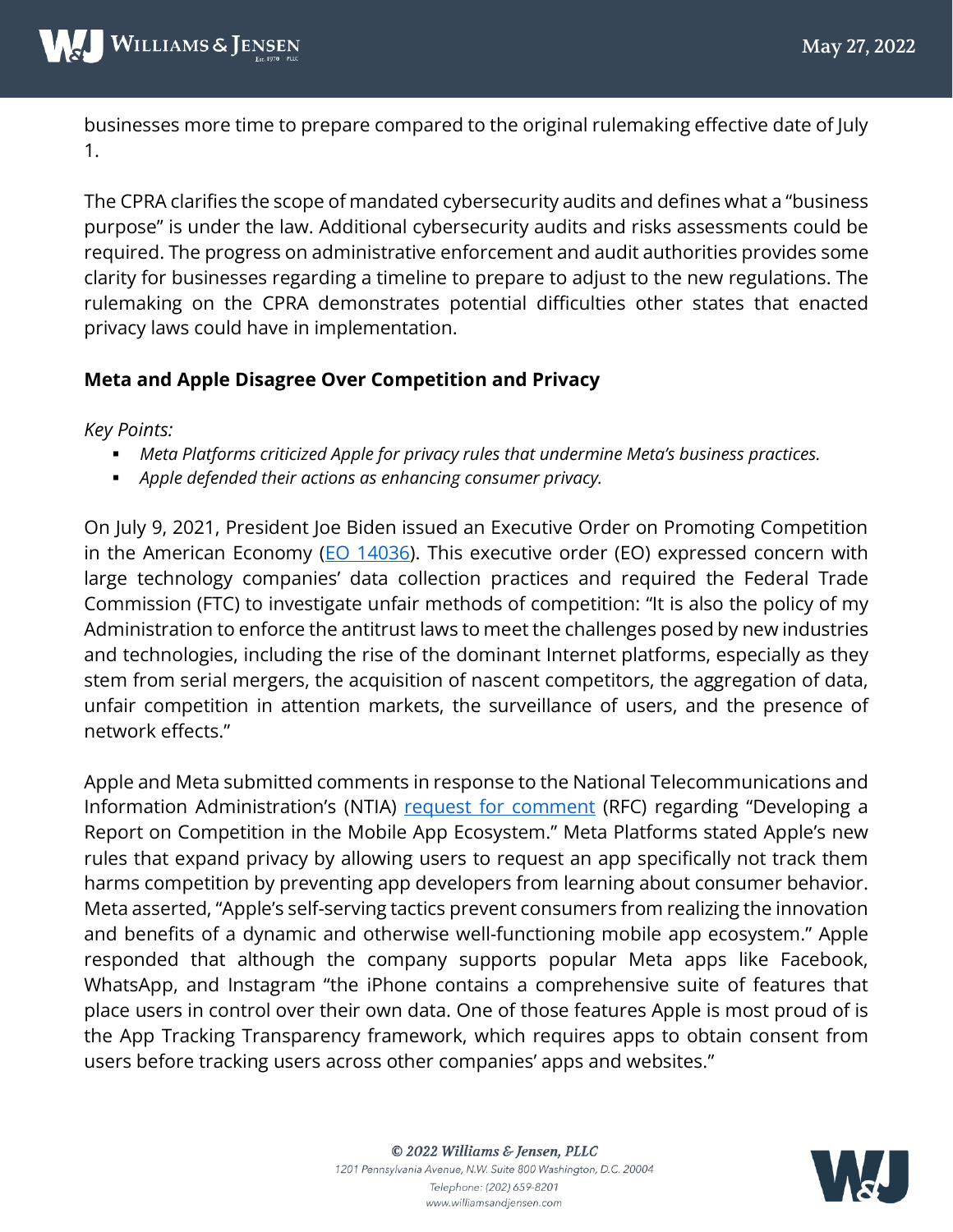NTIA will conduct a study based on the RFC with the goal to consult with the FTC on aspects of competition with apps on mobile phones and tablets. Secretary of Commerce Gina Raimondo will make recommendation to the White House Competition Council based on the report on how to improve competition and reduce barriers to entry.

*For more information about cybersecurity issues you may email [Mahlet Makonnen](mailto:mhmakonnen@wms-jen.com) or [Frank](mailto:fcvlossak@wms-jen.com)  [Vlossak.](mailto:fcvlossak@wms-jen.com) Jackson Notes contributed to this section.*

# **TRADE**

#### **Indo-Pacific Economic Framework Launched, Receives General Support and Targeted Criticism**

*Key Points:*

- *Members of Congress called for market-access provisions be included in the Indo-Pacific Economic Framework (IPEF).*
- *U.S. Trade Representative (USTR) General Counsel Peisch recommended pursuing marketaccess through incentives rather than tariff cuts.*

On Monday, May 23, the IPEF was launched [\(White House fact sheet\)](https://www.whitehouse.gov/briefing-room/statements-releases/2022/05/23/fact-sheet-in-asia-president-biden-and-a-dozen-indo-pacific-partners-launch-the-indo-pacific-economic-framework-for-prosperity/). Members of Congress have criticized the lack of market-access goals, while supporting the overall framework. Chairwoman Cantwell (D-WA) of the Senate Committee on Commerce, Science, and Transportation and Ranking Member Risch (R-ID) of the Senate Committee on Foreign Relations urged President Biden in a May 19 [letter](https://www.foreign.senate.gov/imo/media/doc/220519%20-%20TO%20POTUS%20-%20Indo-Pacific%20Economics%20Letter.pdf) "to pursue a more robust economic and trade agenda in the Indo-Pacific."

USTR General Counsel Peisch acknowledged in a speech at the Georgetown Law Center that enhancing market-access is "something that [the USTR] absolutely has to do." She also commented that market-access can be achieved through incentives rather than removing tariffs. She explained, "In looking at this framework and what we're trying to achieve, we wanted to look past tariffs and think about what kind of incentives, what kind of market opportunities – market access – can we provide through other means. And that's a question that we're still taking a look at… We wanted to think outside the box and think about setting up incentives and opportunities that are more aligned with these goals that we're trying to achieve – around labor, around environment and other issues of importance to the IPEF members." She added that unlike the U.S.-Mexico-Canada Agreement (USMCA), the IPEF will not include exemptions from certain U.S. trade laws.

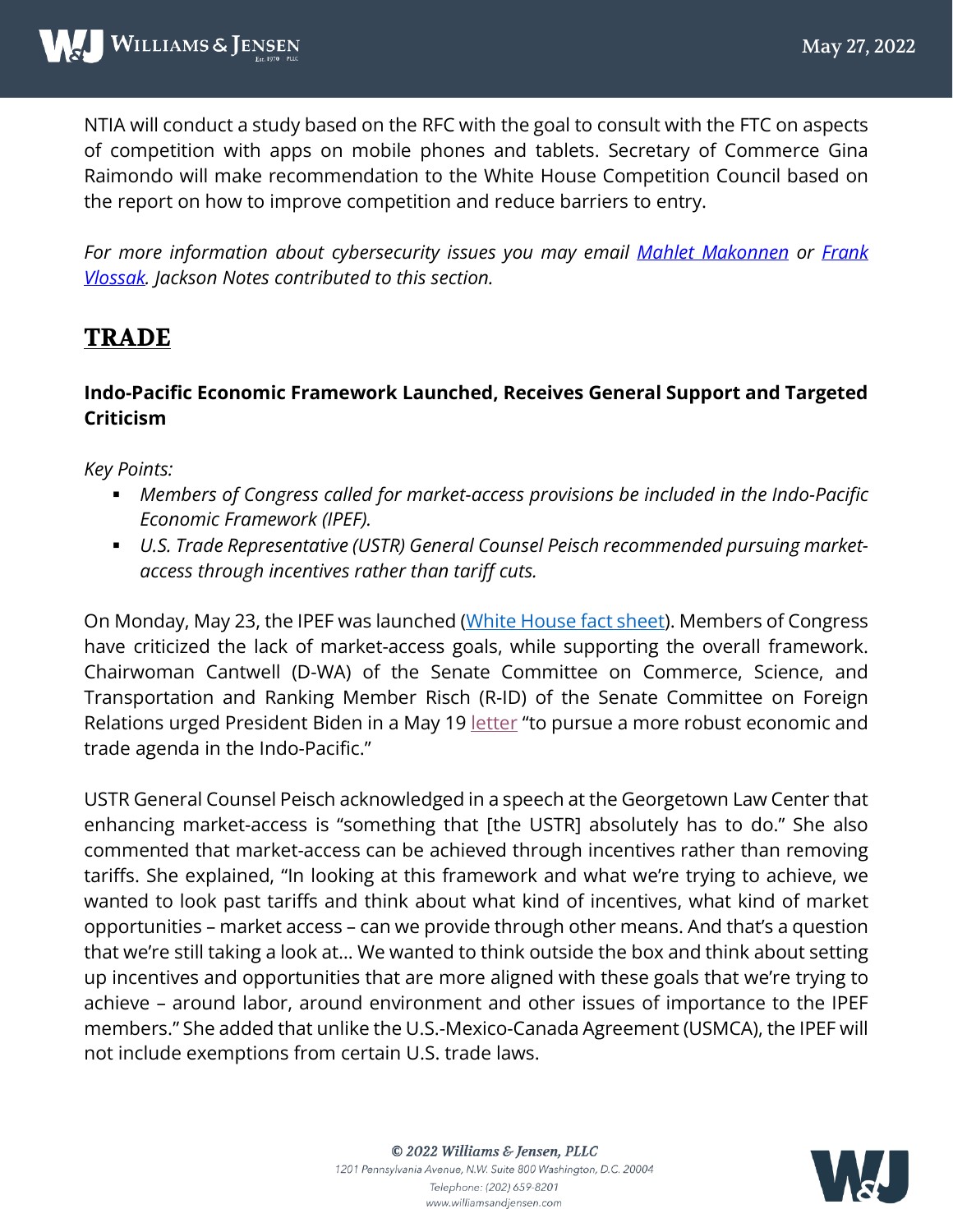#### **President Biden to Consider Section 301 Tariff Relief to Help with Inflation; Senators Urge Biden Administration Not to Remove Section 301 Tariffs on Chinese Goods**

*Key Point:*

- **President Biden made clear, during a press conference in Japan this week, that he is** *considering possible Section 301 tariff relief.*
- *A bipartisan group of senators urged the Administration to keep the tariffs on Chinese goods.*

The Indo-Pacific Economic Framework (IPEF) was envisioned to counter Chinese influence in the region. Amid the launch of the IPEF, the Biden Administration is considering removing the Section 301 tariff on Chinese goods, primarily to help address inflation. Treasury Secretary Yellen has spoken about the issue on several occasions, and President Biden this week suggested he would be considering the issue with Secretary Yellen soon.

Senators Warren (D-MA), Casey (D-PA), Brown (D-OH), Portman (R-OH), Braun (R-IN), Scott (R-FL), Cramer (R-ND), Inhofe (R-OK), and Romney (R-UT) expressed support for "trade action(s) taken against China pursuant to Section 301 of the Trade Act of 1974" in a May 25 [letter.](https://www.portman.senate.gov/sites/default/files/2022-05/220524-%20301%20China%20Final.pdf) The Senators empathized that they "believe it counterproductive to lift or erode the Section 301 tariffs, especially in the hopes that China will somehow become more cooperative on other issues. At present, China remains wedded to a techno-nationalism at odds with American values— something hardly to be rewarded."

#### **Uyghur Forced Labor Prevention Act to Go into Effect in June; Industry Requests Guidance**

*Key Points:* 

- *The Uyghur Forced Labor Prevention Act [\(H.R. 1155\)](https://www.congress.gov/bill/117th-congress/house-bill/1155/text) will go into effect June 21.*
- *Customs and Border Protection (CBP) will host webinars to clarify vague guidance on the Act's implementation and address industry concerns.*

The Uyghur Forced Labor Prevention Act (UFLPA) "establishes a rebuttable presumption that the importation of any goods, wares, articles, and merchandise mined, produced, or manufactured wholly or in part in the Xinjiang Uyghur Autonomous Region of the People's Republic of China, or produced by certain entities, is prohibited by Section 307 of the Tariff Act of 1930 and that such goods, wares, articles, and merchandise are not entitled to entry to the United States. The presumption applies unless the Commissioner of U.S. Customs and Border Protection (CBP) determines that the importer of record has complied with



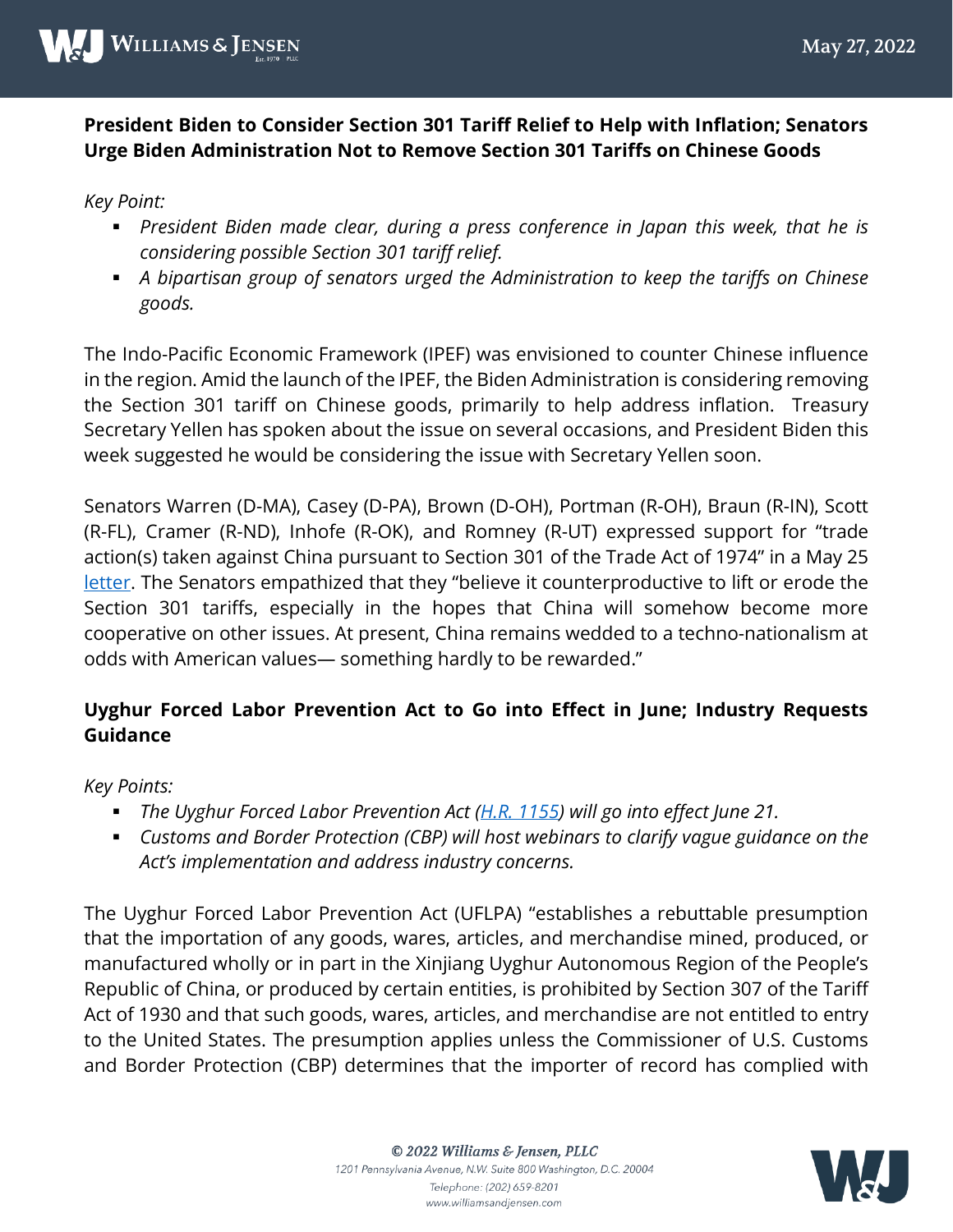specified conditions and, by clear and convincing evidence, that the goods, wares, articles, or merchandise were not produced using forced labor."

While not yet offering much in the way of official guidance yet, the CBP will host [webinars](https://www.cbp.gov/trade/forced-labor/UFLPA) over the next several weeks to clarify guidance and language included in the UFLPA. CBP has also shared generic letters it will issue to importers that may be subject to the UFLPA, including the promise that "[i]n anticipation of the rebuttable presumption becoming effective on June 21, 2022, an implementation strategy and guidance for the trade community will be issued to ensure compliance with the Act." Finally, the CBP did publish a one page ["summary](https://www.cbp.gov/sites/default/files/assets/documents/2022-May/UFLPA-WRO%20Table_FINAL.pdf) of the Uyghur Forced Labor Prevention Act and forced labor WRO enforcement mechanisms."

The National Law Review summarized various industry concerns, including: "Clarification on what will satisfy the 'clear and convincing' evidentiary standard mandated by the UFLPA; Adoption of a 'trusted importer' or similar program that would allow importers to pre-clear goods and proactively disprove allegations of forced labor, without having to receive a withhold release order (WRO) from U.S. Customs and Border Protection (CBP); Establishment of a de minimis exception that would allow importers of products with minor amounts of suspected materials to avoid the necessity of a full audit and investigation; and Delayed enforcement of the act to allow companies time to gather necessary documentation and modify their business practices and supply chains as needed." Despite these concerns, CBP appears to be preparing to begin enforcement on schedule on June 21.

#### **Dairy Tariff-Rate Quotas Prompt Consultation Request with Canada**

*Key Point:*

 *The Office of the U.S. Trade Representative (USTR) announced it had submitted a consultation request concerning Canada's authority to impose tariff-rate quotas (TRQs) on U.S. dairy products.*

USTR submitted a formal consultation request this week to Canada over dairy. In doing so, USTR Tai expressed concern with Canada's TRQs allocation measures, which deny allocation access to eligible applicants, including retailer, food service operators, and other types of importers, and impose new conditions on the allocation and use of the TRQs. USTR Tai accused Canada of undermining the market access it agreed to in the U.S.-Mexico-Canada Agreement (USMCA) in a [statement:](https://ustr.gov/about-us/policy-offices/press-office/press-releases/2022/may/united-states-initiates-second-usmca-dispute-canadian-dairy-tariff-rate-quota-policies) "[USTR] communicated clearly to Canada that its new policies are not consistent with the USMCA and prevent U.S. workers, producers, farmers, and exporters from getting the full benefit of the market access that Canada committed to



© 2022 Williams & Jensen, PLLC 1201 Pennsylvania Avenue, N.W. Suite 800 Washington, D.C. 20004 Telephone: (202) 659-8201 www.williamsandjensen.com